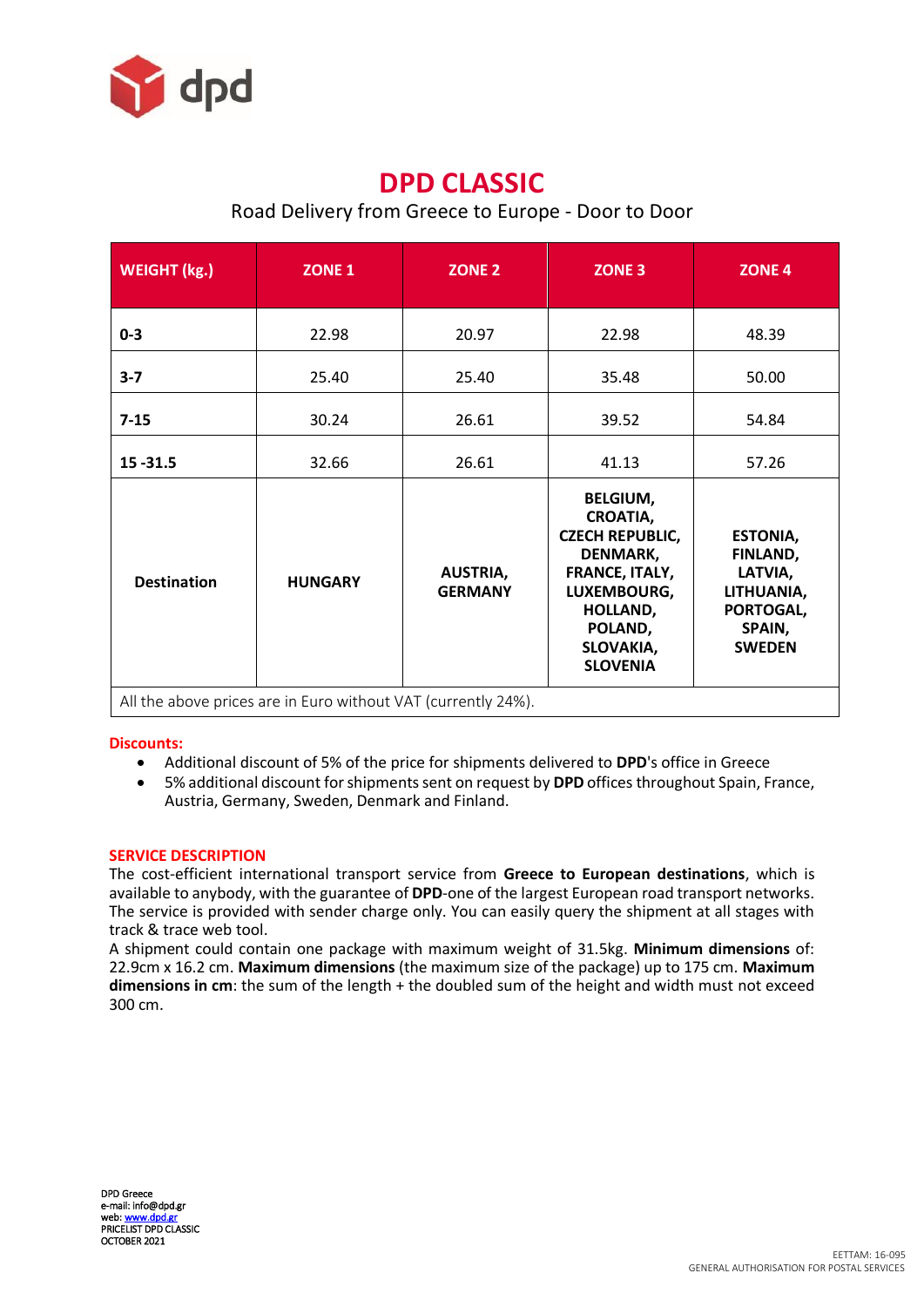

# **DPD CLASSIC Collection Request (CR)**

Road Delivery from Europe to Greece - Door to Door

| ZONE <sub>1</sub>                                                               | <b>ZONE 2</b>                     | <b>ZONE 3</b>                                                                                                                                                    | <b>ZONE 4</b>                                                                                |
|---------------------------------------------------------------------------------|-----------------------------------|------------------------------------------------------------------------------------------------------------------------------------------------------------------|----------------------------------------------------------------------------------------------|
| 29.03                                                                           | 29.03                             | 37.90                                                                                                                                                            | 49.19                                                                                        |
| 30.24                                                                           | 30.24                             | 39.52                                                                                                                                                            | 50.81                                                                                        |
| 34.68                                                                           | 34.68                             | 42.34                                                                                                                                                            | 56.45                                                                                        |
| 36.29                                                                           | 36.29                             | 43.55                                                                                                                                                            | 58.87                                                                                        |
| <b>HUNGARY</b><br>All the above prices are in Euro without VAT (currently 24%). | <b>AUSTRIA,</b><br><b>GERMANY</b> | <b>BELGIUM,</b><br><b>CROATIA,</b><br><b>CZECH REPUBLIC,</b><br>DENMARK,<br><b>FRANCE,</b><br>LUXEMBOURG,<br>HOLLAND,<br>POLAND,<br>SLOVAKIA,<br><b>SLOVENIA</b> | <b>ESTONIA,</b><br>FINLAND,<br>LATVIA,<br>LITHUANIA,<br>PORTOGAL,<br>SPAIN,<br><b>SWEDEN</b> |
|                                                                                 |                                   |                                                                                                                                                                  |                                                                                              |

## **SERVICE DESCRIPTION**

The cost-efficient international transport service **from the European countries to Greece**, which is available to anybody, with the guarantee of **DPD** - one of the largest European road transport networks. The service is provided with recipient charge only.

For every CR order the customer should fill in the form on the website of **DPD Greece:**

<http://www.dpd-gr.com/CollectionRequestForm/?lang=en> which should include all the necessary details for the collection of the order.

You can easily query the shipment at all stages with track & trace web tool.

A shipment could contain one package with maximum weight of 31.5 kg. **Minimum dimensions of**: 22.9 cm x 16.2 cm, **Maximum dimensions** (the maximum size of the package) up to 175 cm. **Maximum dimensions** in cm: the sum of the length + the doubled sum of the height and width must not exceed 300 cm.

List of unacceptable postal objects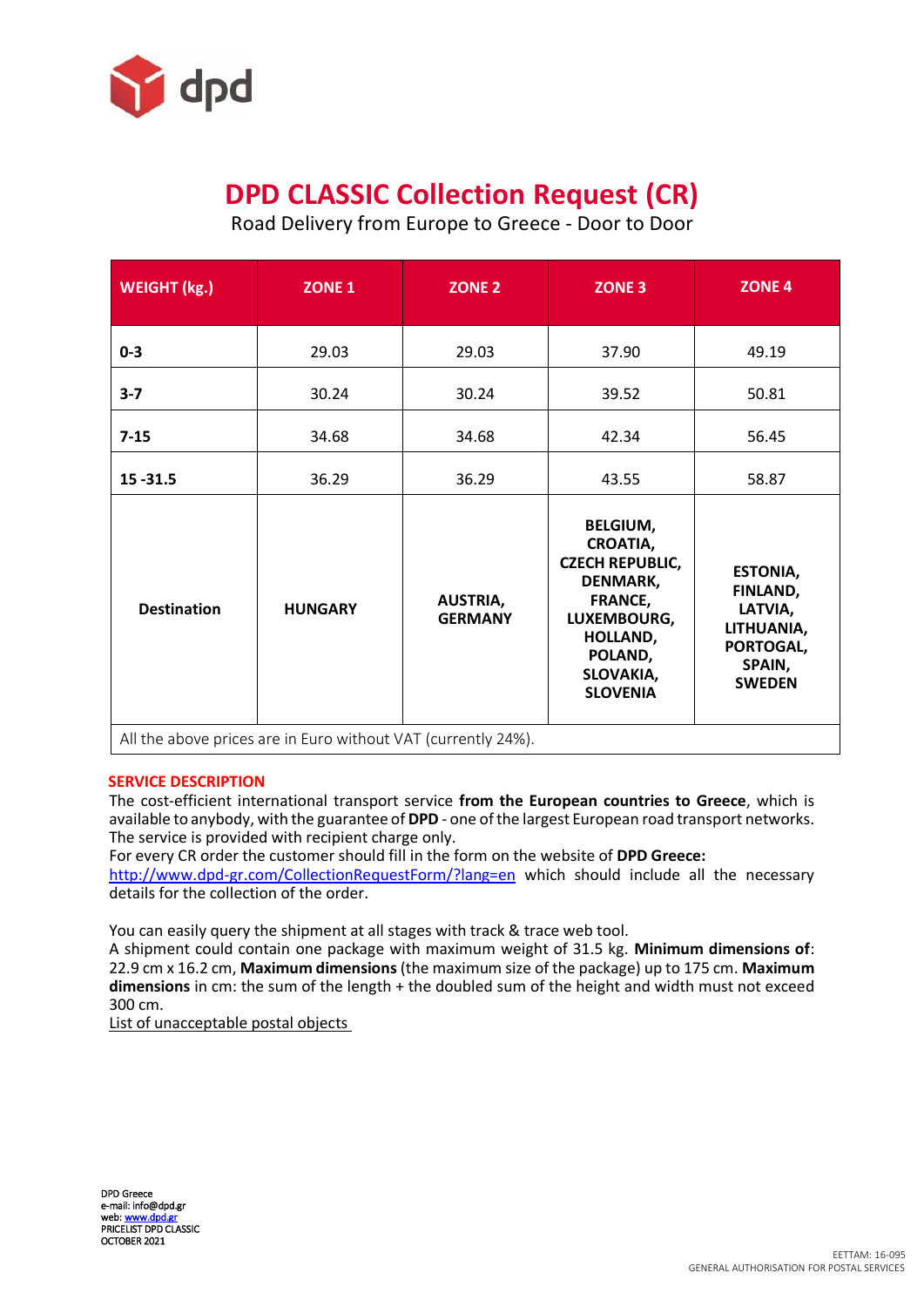

### **CLARIFICATIONS FOR BOTH DPD CLASSIC AND DPD CLASSIC CR SERVICES**

The delivery time is in working days. The times shown are statistical (the usual transit time to major cities in shown countries). For shipments, addressed to islands and remote places, eligible for customs' processing, within complete or non-existent address, or without contact information for the sender/receiver, as well as for door -to-door shipments, the estimated delivery time can be extended for 1-3 working days. In the case of exceeding the delivery time, DPD Greece does not have any liability for compensation.

The packaging of the shipment is a responsibility of the sender. Appropriate packaging is a guarantee for the security of the parcel. Shipments containing documents must be placed in a cardboard envelope.

#### **REQUIREMENTS FOR SUCCESFUL DELIVERY:**

After an unsuccessful delivery attempt at the address of the consignee, the parcel might be handed to a local postal station or office (Parcel Shop) of the local courier.

The phone number and the correct e-mail address of the receiver have to be mandatory provided due to the Predict additional service (notification in advance for time window delivery).

For deliveries to campuses / universities in Germany, in addition to the name, telephone number, email and address, the building / block number and the recipient's room number must be indicated.

For deliveries to business buildings in Germany, it is mandatory to indicate the bell number in addition to the name, telephone number, e-mail and address of the recipient.

All shipments refused by the consignee shall be returned to the sender on the day of the refusal at sender's expense.

For Sweden and Finland, all parcels destined to private addresses will be redirected to the nearest Pickup point.

Parcels accepted by courier for transportation, independently they are still in Greece or out of the territory of Greece, cannot be rerouted or returned back to the sender.

#### **DPD ECONOMY PICK-UP**

Shipments from Greece to Italy containing clothes or cosmetics should be accompanied with an invoice for the value of the described content, as well as, CMR waybill, prepared by the sender.

#### **PACKAGING**

The packaging of the shipment is a responsibility of the sender. Appropriate packaging is a guarantee for the security of the parcel. General terms and conditions for packaging.

Bottled wine can only be accepted for transportation in **DPD Greece** packaging for 1 bottle or 3 bottles and they must be travelling as a separate single parcel.

Separate parcels joined by duct tape are not accepted. They must be placed in a larger, solid container.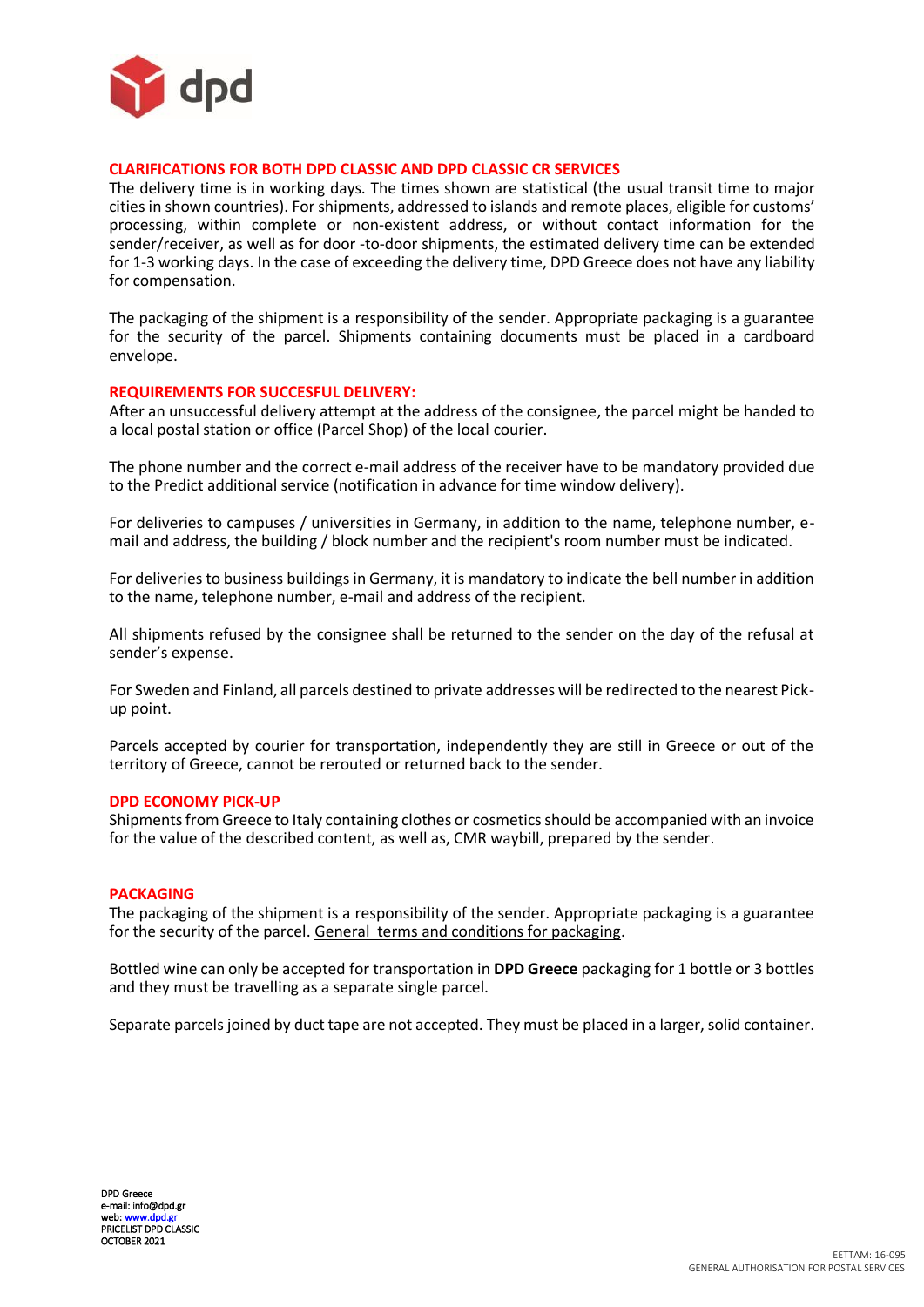

#### **ISLANDS AND OVERWEIGHT ADDITIONAL FEES, RETURNED PARCELS**

For delivery to some islands (see the list with post codes) there is an additional fee of 20€ added (including VAT).

#### **Germany**:

18565, 25846-25847, 25849, 25859, 25863, 25869, 25929-25933, 25938-25942, 25946-25949, 25952-25955, 25961-25970, 25980, 25985-25986, 25988-25990, 25992-25994, 25996-25999, 26465,26474,26486,26548,26571,26579,26757,27498,83209,83256

#### **Denmark**:

3700,3720,3730,3740,3751,3760,3770,3782,3790,4592,5960,5970,5985,6720,7884, 8305, 8592, 9940, 9950, 9960

#### **Estonia**:

62601, 88001-88005, 91217, 91301-91320, 92001-92420, 93001-94799,96028,96098

#### **Italy**:

25050, 30010, 30012, 30100-30126, 30131-30133, 30135, 30141, 4020, 4027, 57030-57039, 58012,58019,7024,7046,71040,80070-80071,80073-80077,80079,90010,9014,91017, 91023, 92010, 98050, 98052, 98055

#### **Finland**:

22100-22101,22120,22130,22140,22150,22160,22220,22240,22270-22271,22310,22320, 22330,22340,22410-22411,22430,22520,22530,22550,22610,22630,22710,22720, 22730,22810,22820,22830,22840,22910,22920,22930,22940,22950

#### **France**:

17111,17123,17190,17310,17370,17410,17480,17550,17580,17590,17630,17670, 17740,17880,17940,20000-20999,22870,26780,29242,29253,29259,56360,56590, 56780,56840,85330,85350

#### **Netherlands**:

1156AA-1156ZZ, 1791AA-1797ZZ, 8881AA-8884ZZ, 8891AA-8897ZZ,8899AA-8899ZZ,9161AA-9164ZZ, 9166AA-9166ZZ

#### **Sweden**:

10005, 13000-13099, 13025, 13033-13034,13036,13038-13039,13042-13043,13055-13056, 37020-37023,37025-37029,37042-37043,38060-38099,38500-38599,38700-38799,43080- 43099,4 7100-47499,62000-62999,76019

Additional charge of EUR 20.00 incl. VAT is added for every overweight (above 31.5kg.) or oversized (over 300 cm.) shipment.

#### **Returned parcels**: same price for delivery

The Courier and Transport services as well as the charges that are mentioned in the present document are governed by **DPD General Terms of Carriage** and by the **Charter of Obligations towards Consumers** (COC).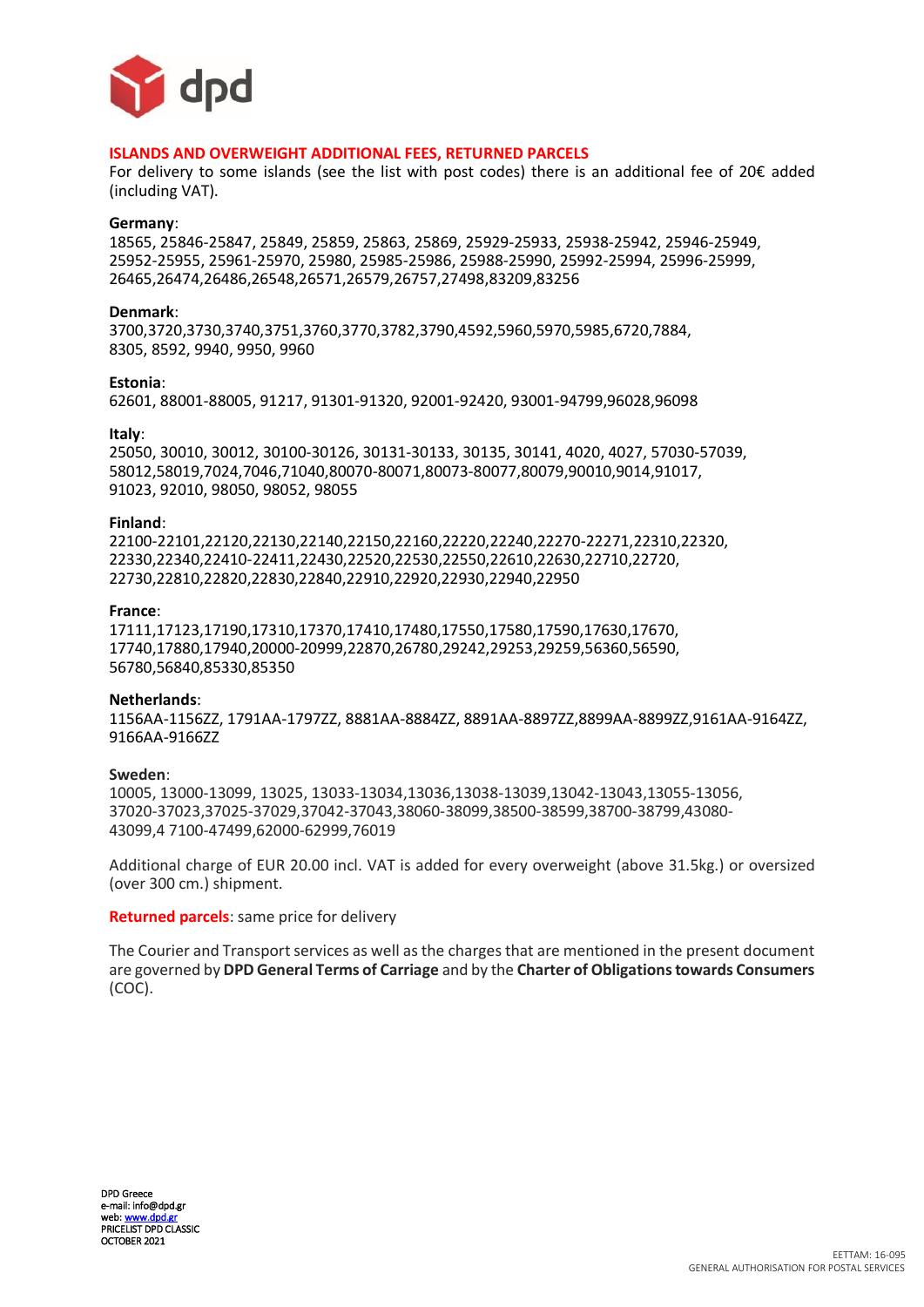

## **CONSIGNMENT INSURANCE**

Every consignment, which is not classified as a prohibited good for transportation, is automatically insured for loss or damage as follows: Up to EUR 75 for documents and up to EUR 100 for parcels.

**Additional Consignment Insurance** - the following surcharges apply for the insurance of consignments.

| <b>VALUE OF SHIPPED ARTICLES</b> | % OF THE INSURED VALUE |
|----------------------------------|------------------------|
| Up to 1500€                      | 1%                     |

## **INDICATIVE DELIVERY TIME**

| <b>ZONE</b>       | <b>DESTINATION</b> | <b>DELIVERY TIME</b> |
|-------------------|--------------------|----------------------|
| Zone 1            | Austria            | 4 -5 working days    |
| Zone 1            | Hungary            | 4-5 working days     |
| Zone <sub>2</sub> | Germany            | 4-6 working days     |
| Zone 3            | Belgium            | 5-7 working days     |
| Zone 3            | Croatia            | 5-6 working days     |
| Zone 3            | Czech Republic     | 5-6 working days     |
| Zone 3            | Denmark            | 5-7 working days     |
| Zone 3            | France             | 5-6 working days     |
| Zone 3            | Italy              | 4-6 working days     |
| Zone 3            | Luxemburg          | 5-7 working days     |
| Zone 3            | Netherland         | 5-7 working days     |
| Zone 3            | Poland             | 5-6 working days     |
| Zone 3            | Slovakia           | 4-5 working days     |
| Zone 3            | Slovenia           | 5-6 working days     |
| Zone 4            | Estonia            | 5-7 working days     |
| Zone 4            | Finland            | 6-9 working days     |
| Zone 4            | Latvia             | 5-7 working days     |
| Zone 4            | Lithuania          | 5-7 working days     |
| Zone 4            | Portugal           | $6 - 9$ working days |
| Zone 4            | Spain              | 5-8 working days     |
| Zone 4            | Sweden             | 6 -8 working days    |